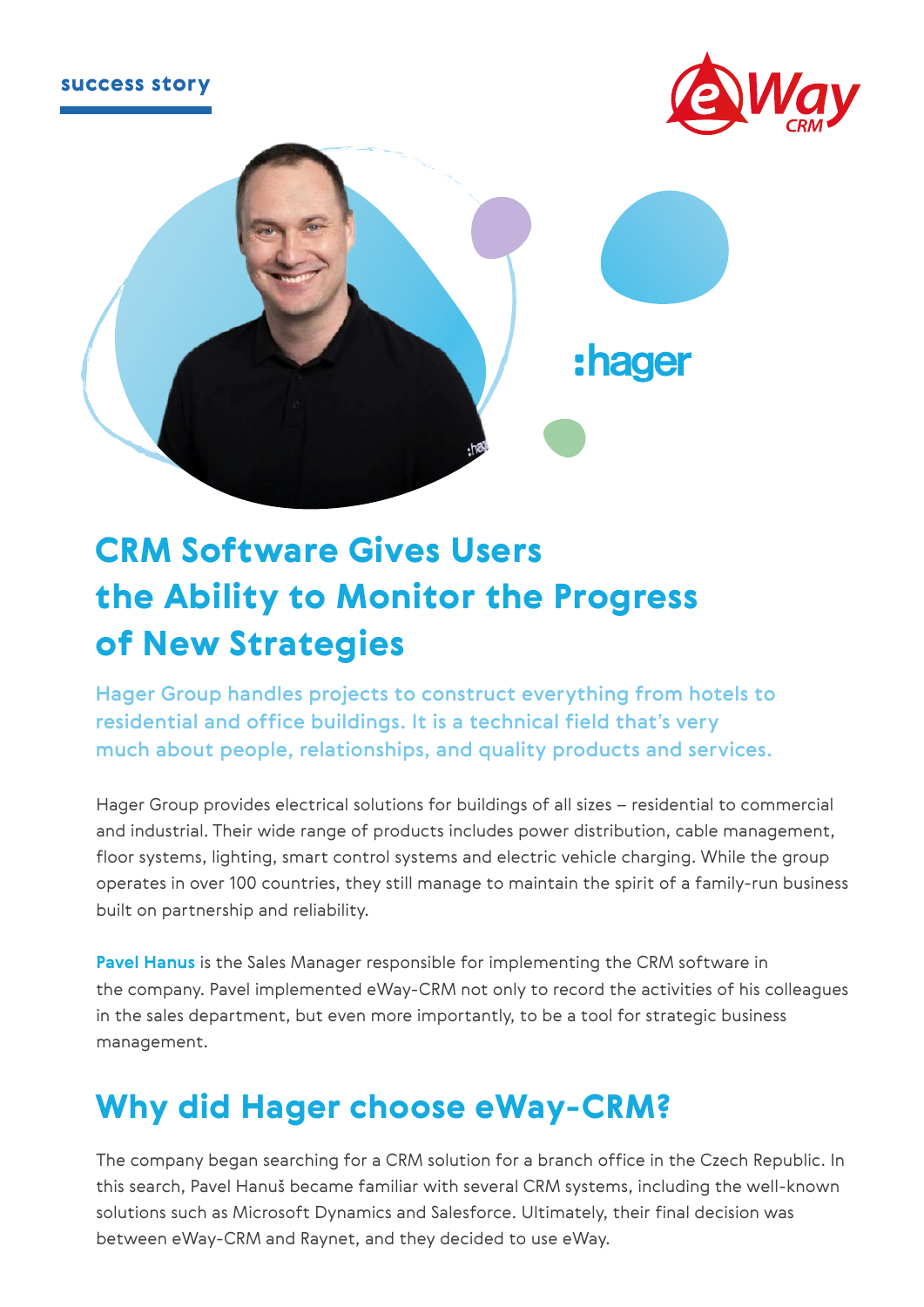There were several factors that contributed to the company going with eWay – what stood out to Pavel first was the approach of the Sales Director, who focused on Hager's needs and goals with their new CRM system. It was immediately clear that he knows the software inside and out, and that he applies this knowledge to each customer's specific use case. This approach continued into the implementation, where the Project Manager acted as a consultant tasked with setting up the best possible CRM system.

The next major factor in the decision, outside of the attentiveness of the team, was the simple fact that the software is a part of Outlook. Because of this, there was no need for the company to implement any other pieces of software, and the entire team was immediately able to work in one environment (not to mention, one that was already familiar to them).



Thus, the main reasons for the choice are simplicity and the CRM's placement in Outlook. The company also appreciates the expertise, professionalism, and help with the implementation that was provided.

Taking eWay's placement in Outlook – in combination with the expertise, professionalism and support of the team – into consideration, it was an obvious choice.

### An implementation with several phases

Pavel had a clear idea of what they needed and had about 70% of their appearance and functional specifications ready at the beginning of their implementation.

Customization is one of the biggest advantages of eWay-CRM, and with all of the available options, it took some time to set up the project workflow and menus. For example, the company decided to merge the Deals and Projects module into one (i.e. into Projects), putting Deals as the first stage of the opportunity.

The Hager team spent a lot of time exploring the modules and available options during implementation. Through this process, the Project Manager continually helped to incorporate their requirements into the system and assisted with regular testing. After implementation was successfully completed, the Sales team completed the initial training, and eWay was officially rolled out to the team to use in their day-to-day operations.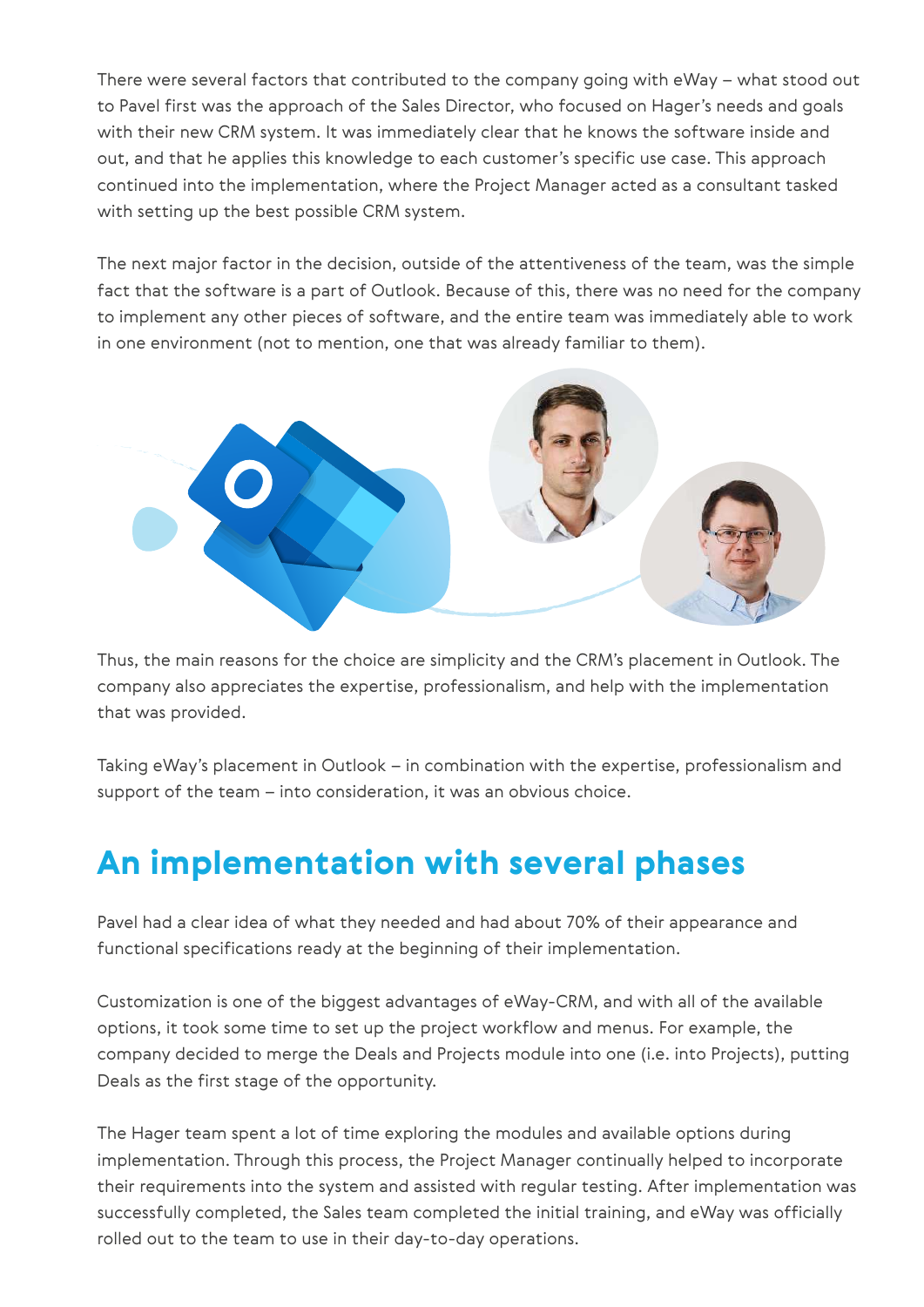## Well-invested time

Estimated time for implementation was 2 months, but there were many changes, and the company gradually adapted the CRM to its own needs. The team already had experience with CRMs, so they tried to put as much information as possible into eWay-CRM. They also wanted to be prepared for possible staff changes in the future.

All in all, implementation took about 2 months, during which there were many, many changes and the company gradually adapted the CRM to meet their needs. Data was added to the CRM gradually and carefully. Before adding eWay, the team was using everything from Excel workbooks to Outlook events and reminders, to handwritten notes. Now, they finally had everything in one place. While the initial investment to implement eWay may have been greater than continuing to use these various tools, the increased organization and efficiency immediately brought savings.



#### What does the team think?

The users had a two-hour introductory training session with the Project Manager, which was followed by a round of minor adjustments. After the second (and final) training session, everyone was working in – and comfortable with – the software.

Hager keeps their data as open as possible. They have restricted the team from deleting records, but otherwise wanted the team to be able to easily access the information in the database. If the company ever wants to adjust the user permissions, it is a quick and easy adjustment within the Admin Center.

The Sales team focuses on adding concise and important information in eWay – limiting the amount of data entry time they need to spend in order to keep their information up-to-date. Meeting minutes helps the team efficiently track their time and attaching tasks to these records helps them stay on top of their next steps. Because of the way they use the system, each team member is able to recognize and plan around the needs of a client, at a glance.